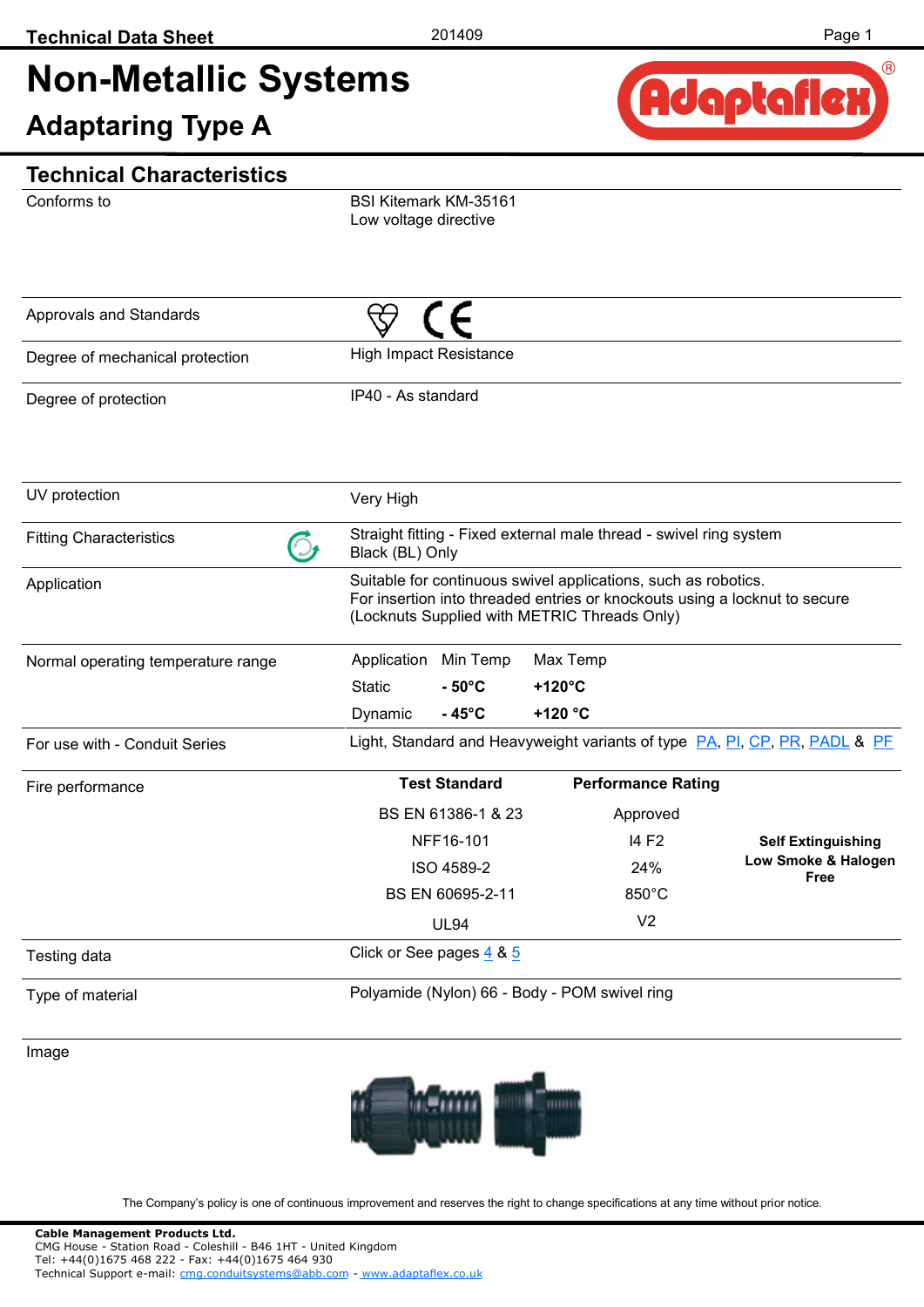daptafle;

 $(R)$ 

## **Non-Metallic Systems**

### **Adaptaring Type A**

#### **Dimensional & Thread Data**

|                                                       |                                                             |                                       |                    |      |      | <b>Nominal Dimensions (mm)</b> |      |      | Weight                       |
|-------------------------------------------------------|-------------------------------------------------------------|---------------------------------------|--------------------|------|------|--------------------------------|------|------|------------------------------|
| Part No<br><b>Black Body</b><br><b>Metric Threads</b> | <b>Part No</b><br><b>Grey Body</b><br><b>Metric Threads</b> | <b>Nominal</b><br><b>Conduit</b><br>A | <b>Thread</b><br>в | C    | D    | Е                              | F    | G    | <b>in</b><br>grams<br>(Each) |
| AR16/M16/A/BL                                         | AR16/M16/A/GR                                               | 16                                    | M16x1.5            | 11.5 | 22.5 | 26.0                           | 10.7 | 26.7 | 8                            |
| AR16/M20/A/BL                                         | AR16/M20/A/GR                                               | 16                                    | M20x1.5            | 14.0 | 22.5 | 26.0                           | 15.0 | 26.7 | 9                            |
| AR21/M20/A/BL                                         | AR21/M20/A/GR                                               | 21                                    | M20x1.5            | 14.0 | 25.2 | 31.0                           | 15.0 | 29.7 | 11                           |
| AR21/M20/A/BL                                         | AR21/M20/A/GR                                               | 21                                    | M20x1.5            | 14.0 | 25.2 | 31.0                           | 15.0 | 29.7 | 11                           |
| AR28/M25/A/BL                                         | AR28/M25/A/GR                                               | 28                                    | M25x1.5            | 15.2 | 27.8 | 39.0                           | 19.0 | 37.7 | 19                           |
| AR28/M25/A/BL                                         | AR28/M25/A/GR                                               | 28                                    | M25x1.5            | 15.2 | 27.8 | 39.0                           | 19.0 | 37.7 | 19                           |
| AR34/M32/A/BL                                         | AR34/M32/A/GR                                               | 34                                    | M32x1.5            | 16.0 | 32.8 | 46.1                           | 25.7 | 45.7 | 25                           |
| AR34/M32/A/BL                                         | AR34/M32/A/GR                                               | 34                                    | M32x1.5            | 16.0 | 32.8 | 46.1                           | 25.7 | 45.7 | 25                           |
| AR42/M40/A/BL                                         | AR42/M40/A/GR                                               | 42                                    | M40x1.5            | 16.0 | 42.5 | 58.0                           | 31.0 | 58.5 | 48                           |
| AR54/M50/A/BL                                         | AR54/M50/A/GR                                               | 54                                    | M50x1.5            | 16.0 | 42.5 | 71.7                           | 41.0 | 72.5 | 60                           |

| Metric         | <b>Standard thread conforming</b><br>to EN60423 & BS3643 |                                  |                   |  |  |  |  |  |
|----------------|----------------------------------------------------------|----------------------------------|-------------------|--|--|--|--|--|
| Thread<br>Size | Ext Thread<br>Outside<br>Diameter                        | Int Thread<br>Inside<br>Diameter | Pitch             |  |  |  |  |  |
| M12            | 12 <sub>mm</sub>                                         | 10.9mm                           | 1.5 <sub>mm</sub> |  |  |  |  |  |
| M16            | 16mm                                                     | 14.4mm                           | 1.5 <sub>mm</sub> |  |  |  |  |  |
| M20            | 20mm                                                     | 18.4mm                           | 1.5 <sub>mm</sub> |  |  |  |  |  |
| M25            | 25 <sub>mm</sub>                                         | 23.4mm                           | 1.5 <sub>mm</sub> |  |  |  |  |  |
| M32            | 32mm                                                     | 30.4mm                           | 1.5 <sub>mm</sub> |  |  |  |  |  |
| M40            | 40mm                                                     | 38.4mm                           | 1.5 <sub>mm</sub> |  |  |  |  |  |
| M50            | 50mm                                                     | 48.4mm                           | 1.5 <sub>mm</sub> |  |  |  |  |  |
| M63            | 63mm                                                     | 61.4mm                           | 1.5mm             |  |  |  |  |  |

NOTE: Dimensions are nominal

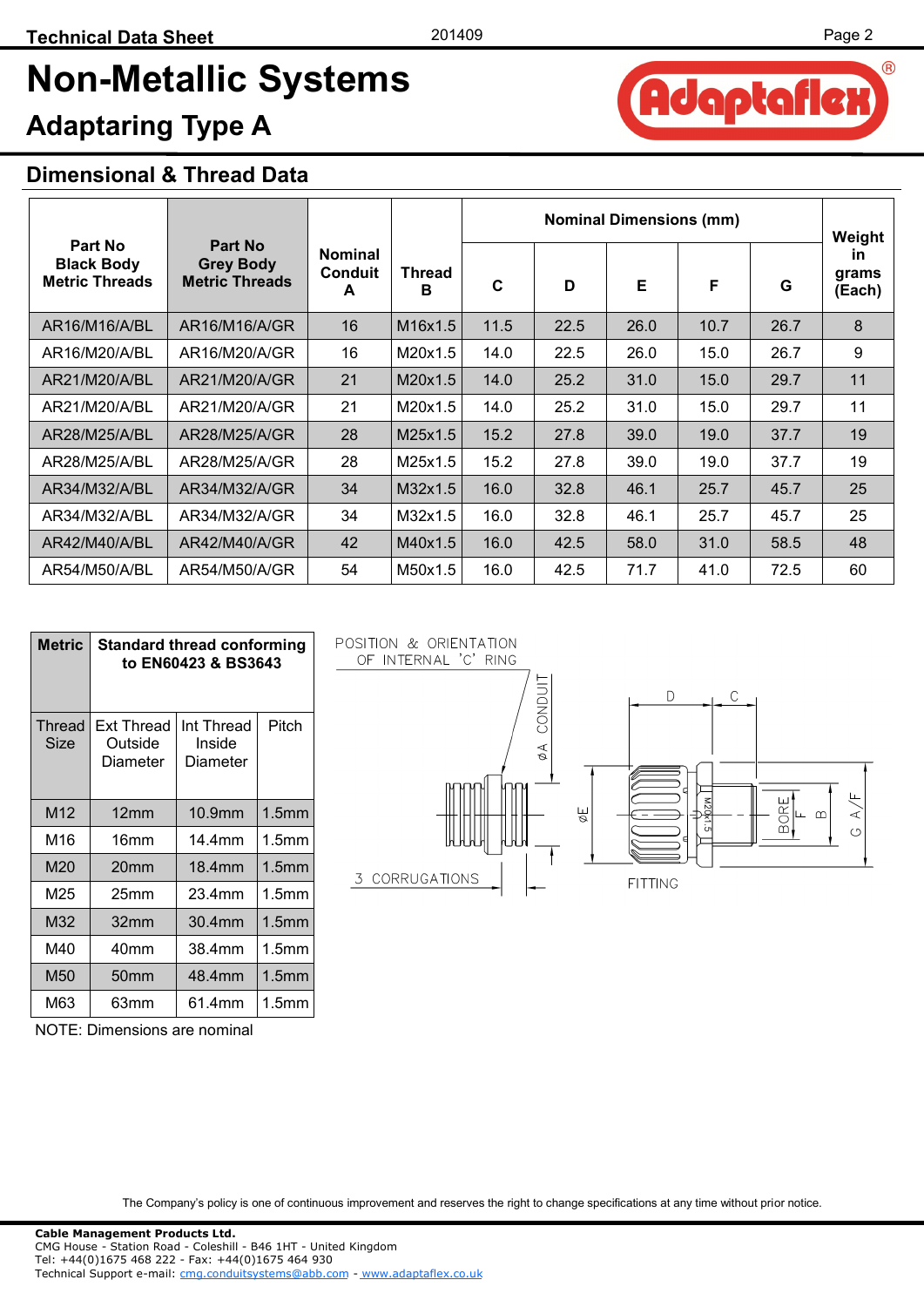daptafler

A

 $(R)$ 

## **Non-Metallic Systems**

### **Adaptaring Type A**

#### **Dimensional & Thread Data**

|                                                   |                                                  |                                       |                    |      |      | <b>Nominal Dimensions (mm)</b> |      |      | Weight                       |
|---------------------------------------------------|--------------------------------------------------|---------------------------------------|--------------------|------|------|--------------------------------|------|------|------------------------------|
| Part No<br><b>Black Body</b><br><b>PG Threads</b> | Part No<br><b>Grey Body</b><br><b>PG Threads</b> | <b>Nominal</b><br><b>Conduit</b><br>A | <b>Thread</b><br>В | C    | D    | Е                              | F    | G    | <b>in</b><br>grams<br>(Each) |
| AR16/PG11/A/BL                                    | AR16/PG11/A/GR                                   | 16                                    | <b>PG11</b>        | 10.0 | 22.5 | 26.0                           | 13.8 | 26.7 | 8                            |
| AR16/PG13/A/BL                                    | AR16/PG13/A/GR                                   | 16                                    | PG13.5             | 10.0 | 22.5 | 26.0                           | 13.8 | 26.7 | 9                            |
| AR21/PG16/A/BL                                    | AR21/PG16/A/GR                                   | 21                                    | <b>PG16</b>        | 11.2 | 25.2 | 31.0                           | 17.9 | 29.7 | 11                           |
| AR21/PG16/A/BL                                    | AR21/PG16/A/GR                                   | 21                                    | <b>PG16</b>        | 11.2 | 25.2 | 31.0                           | 17.9 | 29.7 | 11                           |
| AR28/PG21/A/BL                                    | AR28/PG21/A/GR                                   | 28                                    | <b>PG21</b>        | 12.2 | 27.8 | 39.0                           | 22.6 | 37.7 | 19                           |
| AR28/PG21/A/BL                                    | AR28/PG21/A/GR                                   | 28                                    | <b>PG21</b>        | 12.2 | 27.8 | 39.0                           | 22.6 | 37.7 | 19                           |
| AR34/PG16/A/BL                                    | AR34/PG16/A/GR                                   | 34                                    | <b>PG29</b>        | 12.2 | 32.8 | 46.1                           | 31.0 | 45.7 | 28                           |
| AR34/PG21/A/BL                                    | AR34/PG21/A/GR                                   | 34                                    | <b>PG29</b>        | 12.2 | 32.8 | 46.1                           | 31.0 | 45.7 | 28                           |
| AR42/PG36/A/BL                                    | AR42/PG36/A/GR                                   | 42                                    | <b>PG36</b>        | 12.0 | 36.0 | 59.0                           | 37.9 | 58.5 | 52                           |
| AR54/PG48/A/BL                                    | AR54/PG48/A/GR                                   | 54                                    | <b>PG48</b>        | 12.0 | 42.5 | 71.7                           | 49.5 | 72.5 | 65                           |

| $P$ G           | German Standard Thread<br><b>Conforming to DIN40430</b> |                                  |           |  |  |  |  |
|-----------------|---------------------------------------------------------|----------------------------------|-----------|--|--|--|--|
| Thread<br>Size  | Ext Thread<br>Outside<br>Diameter                       | Int Thread<br>Inside<br>Diameter | Pitch     |  |  |  |  |
| PG7             | 12.5mm                                                  | 11.3mm                           | $1.27$ mm |  |  |  |  |
| PG <sub>9</sub> | 15.2mm                                                  | 13.9mm                           | 1.41mm    |  |  |  |  |
| <b>PG11</b>     | 18.6mm                                                  | 17.3mm                           | $1.41$ mm |  |  |  |  |
| PG13.5          | 20.4mm                                                  | 19.1mm                           | 1.41mm    |  |  |  |  |
| <b>PG16</b>     | 22.5mm                                                  | 21.2mm                           | $1.41$ mm |  |  |  |  |
| <b>PG21</b>     | 28.3mm                                                  | 26.8mm                           | 1.59mm    |  |  |  |  |
| <b>PG29</b>     | 37mm                                                    | 35.5mm                           | 1.59mm    |  |  |  |  |
| <b>PG36</b>     | 47mm                                                    | 45.5mm                           | 1.59mm    |  |  |  |  |
| <b>PG48</b>     | 59.3mm                                                  | 57.8mm                           | 1.59mm    |  |  |  |  |

NOTE: Dimensions are nominal

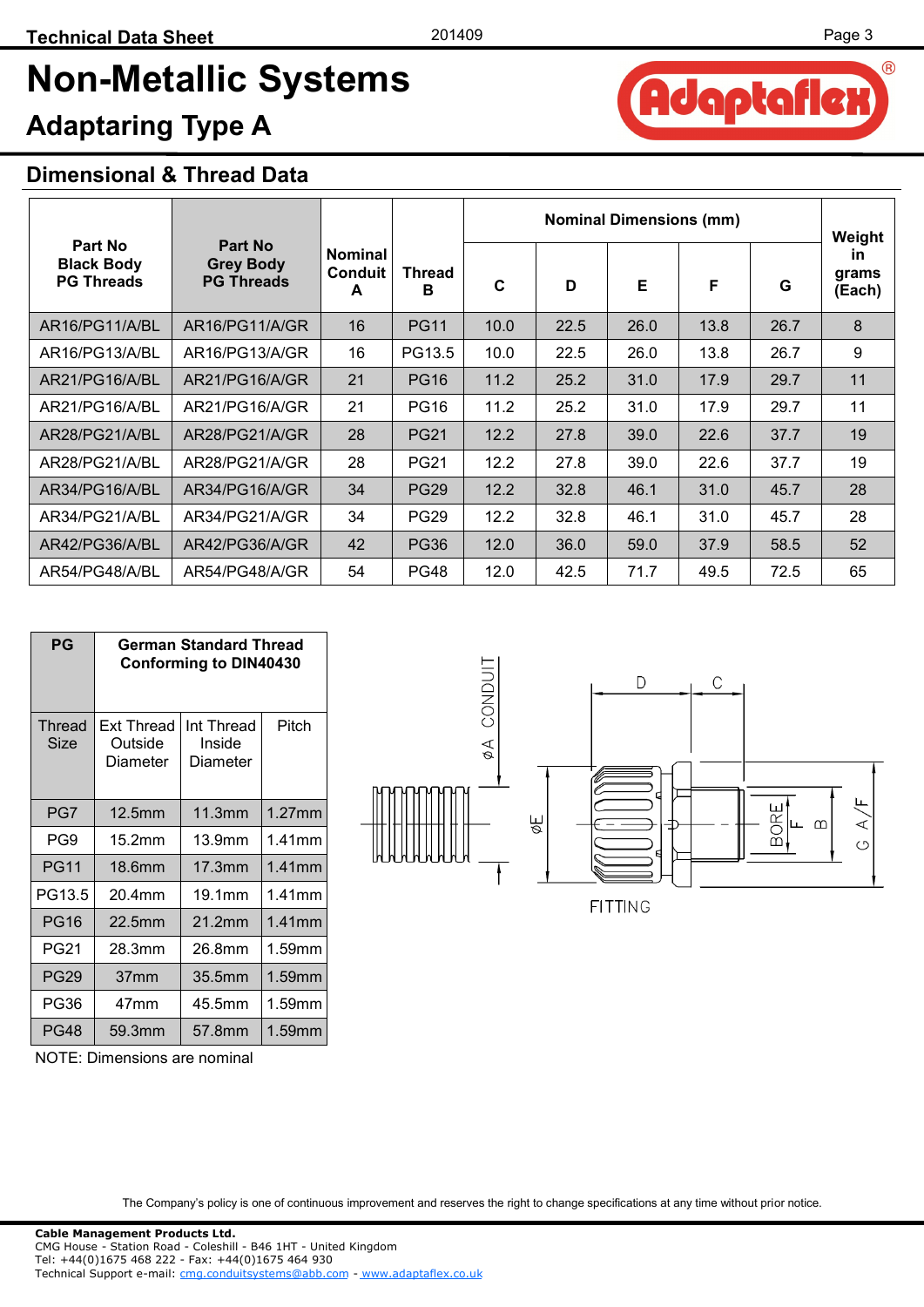*l*R

## <span id="page-3-0"></span>**Non-Metallic Systems**

### **Adaptaring Type A**



#### **BS EN 61386 Classification**

| <b>Fitting</b> | Compression | Impact | Min<br>temp | Max<br>temp | bending $ $ | electrical | IP<br>solids | IP<br>water | <b>Corrosion</b> | Tensile | Non-flame<br>Propogating | <b>Suspended</b><br>load |
|----------------|-------------|--------|-------------|-------------|-------------|------------|--------------|-------------|------------------|---------|--------------------------|--------------------------|
| AL             | N/A         |        |             |             | N/A         |            |              |             |                  |         |                          |                          |

#### **Mechanical Properties**

| <b>Test Type</b>          | Methods / Standards   Requirements |                                            | Value   |
|---------------------------|------------------------------------|--------------------------------------------|---------|
| <b>Tensile Strength</b>   | IEC61386-1                         | 2 mins at Specified Value (PAFS21 Conduit) | Class 1 |
| <b>Tensile Strength</b>   |                                    | Ultimate Pullout (PAFS21 Conduit)          | 320N    |
| Impact Strength $@$ -45°C | IEC61386-1                         | No visible damage                          | Class 1 |
| Impact Strength @ -5°C    | IEC61386-1                         | No visible damage                          | Class 3 |
| Impact Strength @ 23°C    | IEC61386-1                         | No visible damage                          | Class 5 |

Tensile Tests to IEC 61386 gives the minimum classification value only. Actual values will depend on the type and size of the fittings used and will always be greater than the minimum – Impact strength is the minimum classification value at the minimum temperature – actual values will depend on size and temperature. Specific values available on request.

#### **Thermal Properties**

| <b>Test Type</b>       | <b>Methods / Standards</b> | <b>Requirements</b>          | Value                                         |
|------------------------|----------------------------|------------------------------|-----------------------------------------------|
| Dynamic Applications   | IEC 61386-23               | 5000 Operations at MBR 2hrs  | $-45^{\circ}$ C to +120 $^{\circ}$ C $^{-1}$  |
| Static Short Term Temp |                            | Temporary Use (3000hrs)      | -50°C to +120°C                               |
| Static Long Term Temp  |                            | Permanent Use (30,000) Hours | $^{\shortmid}$ -40°C to +105°C $^{\shortmid}$ |
|                        |                            |                              |                                               |